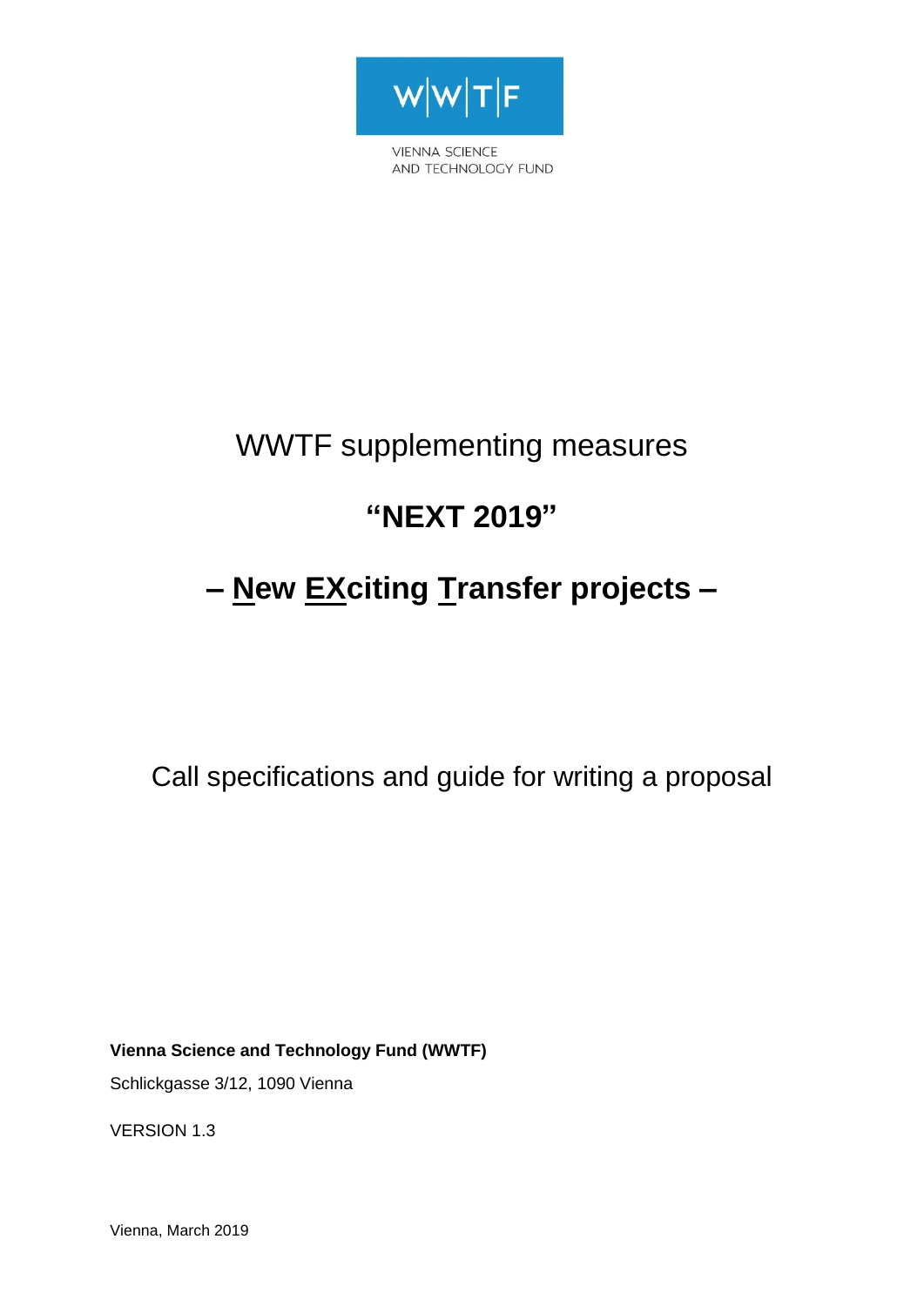## **1. Background**

WWTF calls often require societal and economic relevance in addition to scientific excellence. This call provides the opportunity to further explore this avenue.

"Take your WWTF project to the NEXT level". This is the aim of the current small funding call of the Vienna Science and Technology Fund (WWTF). The goal of the NEXT call is to help create ideas which show how results from WWTF funded research can be transferred to the next level of exploitation and utilization. The call supports one of WWTF's missions: to foster and increase the spread of exploitable research results in Vienna. This small extra funding call addresses previously funded WWTF researchers who want to implement innovative activities with the goal to reach new stakeholders. It should help research organizations (and researchers) to better valorize their ideas and intellectual property.

NEXT-funded activities…

- ...go beyond the scientific project and results that were generated via WWTF funding (with or without commercialization),
- …have the potential for additional societal and/or economic benefit,
- ... include the description of a new target group that could be interested in the exciting scientific results (not the scientific community itself), the benefit to this new target group and how this target group can be addressed.

The rules of the overall guidelines of WWTF funding apply (WWTF Richtlinien für die Förderung, issue 2011). The NEXT call is based on the scheme of supplementing measures ("Ergänzende Instrumente") as described in the WWTF funding guidelines.

## **2. Aims of the "NEXT" call**

The overall aim of the NEXT call is to give previously WWTF funded researchers the possibility to develop a concrete concept to transfer and spread the acquired scientific knowledge to a broader audience. A NEXT project should focus on one main transfer activity. The potential activity depends on the nature of the research (field), the status quo of research results, the individual expertise and the qualifications of the project members. The NEXT call addresses WWTF funded projects that are in the middle or at the end of their project time and tries to open up new ways of using their results.

## **3. Object of funding**

NEXT-projects are small projects that raise established know-how to the next level towards application, including:

 economically exploitable ideas such as prototypes, spin-offs, patents, licences, new industry cooperations… as well as …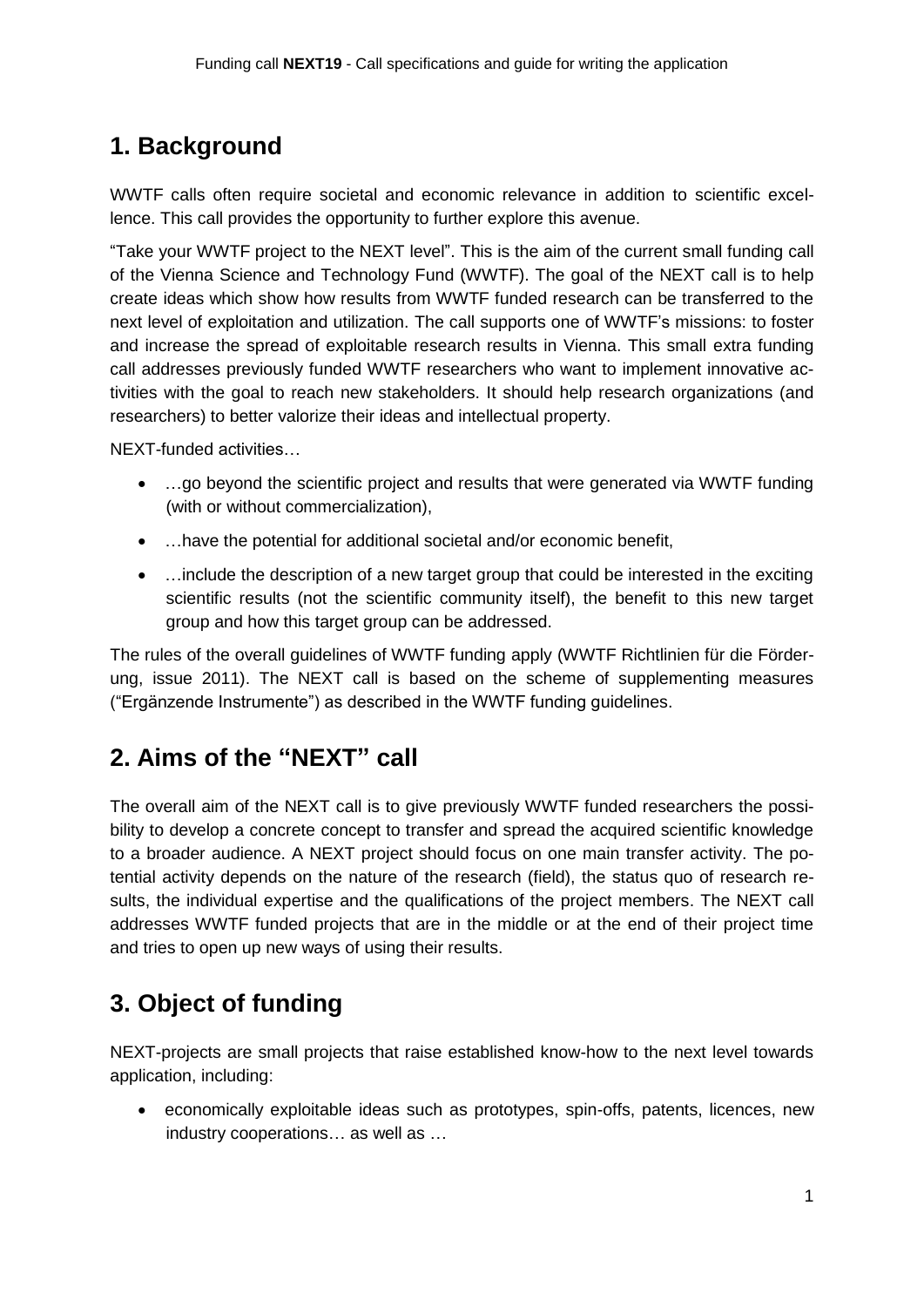…projects that aim at disseminating the acquired knowledge to new societal players and user groups such as trainings, guidelines, counselling, and social businesses…

Not within the scope of the call are…

- classical science communication projects (open lectures, media coverage, media cooperations,…)
- mere continuation of existing activities and the scientific project itself and already established collaborations.

Furthermore, there should be an awareness of existing funding schemes of other agencies like FFG or AWS (Patentscheck, Prototypenförderung,…). The same activities cannot be subject to double funding.

## **4. NEXT 2019 – call specifications**

Eligible for submission are WWTF funded Principal Investigators (PIs) upon invitation only. Their original WWTF funded projects must half-way through the project duration or shortly after the end of the project. For the 2019 NEXT call, this applies to the project calls in Life Sciences, Information- and Communication Technology, and Mathematics *and* ... and Cognitive Sciences for the years 2015-2016 and the Vienna Research Groups Leaders of the years 2010-2016 that are still based in Vienna. This includes the calls ICT15, CS15, LS16, MA16 as well as VRG10, VRG11, VRG12, VRG13, VRG14, VRG15 and VRG16.

Primarily PIs are eligible to submit a NEXT-project. The PI can transfer this right to the Co-PI or one Core-Team member. However, in this case an agreement with the PI is necessary and the new PI needs to register in the system separately. In this case, please contact WWTF office. Only one NEXT-project can be submitted by each funded WWTF project. Collaborations with other institutions or partners (e.g. companies) are welcome. However, no direct funding for companies is available.

The timetable for the NEXT 2019 call is the following:

- Call-start of NEXT 2019: February 2019
- Deadline for online submission: 25 April 2019, 2pm
- Final decision will be announced in June 2019 after the WWTF Boards of Directors meeting

NEXT projects should take place in 2019/2020 and last 6 to 12 months.

## **5. Funding volume and eligible costs**

The total WWTF funding volume of the NEXT call is  $\epsilon$  200,000. The maximum funding volume per project is  $\epsilon$  50,000 and the minimum is  $\epsilon$  25,000. Additionally, in-kind contributions of 35% of the funding volume are mandatory. A maximum of 20% of the total funding volume can be allocated outside of Vienna.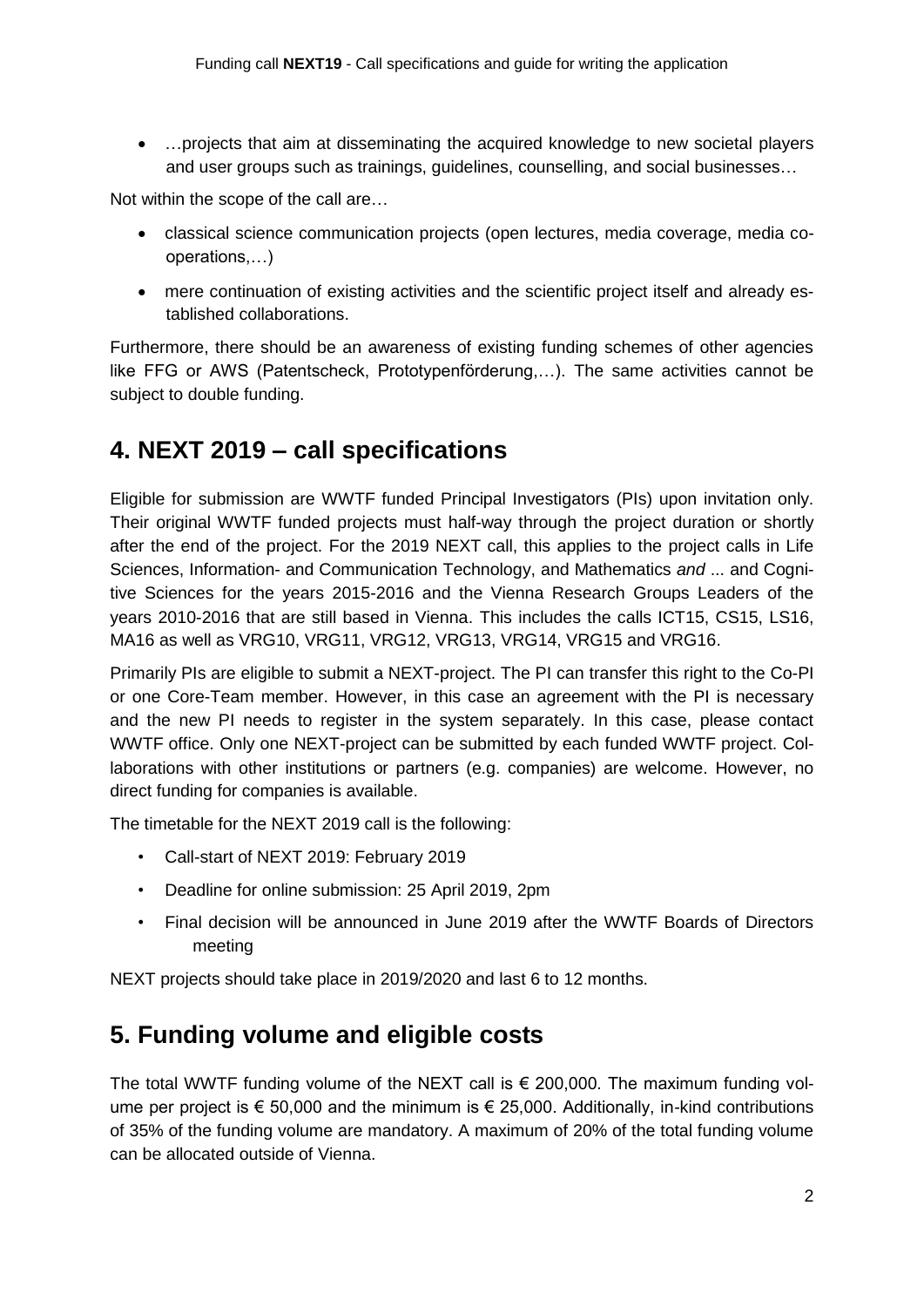WWTF funds costs that are directly attributable to the described NEXT-project. WWTF covers costs personnel costs, third-party costs (e.g. external employment, counseling, surveys, software), costs for consumables and equipment, costs for project related events, invitations and travel costs.

**Companies are not eligible for funding. Furthermore, funding for costs that are not project-related, costs that incurred before the funding was granted and overhead costs cannot be applied for.**

## **6. Selection procedure and schedule**

### **6.1. Submission**

As described above in section 4, only invited PIs can submit an application. The submission is via our online-submission system only. It has to be communicated to the WWTF beforehand, if the PI nominated another team member to submit the proposal. Only then WWTF can guarantee access to the online form. Proposals must be written in English. **Proposals can only be submitted electronically** before the given deadline**.**

For universities, WWTF NEXT-projects are activities according to §27 of the 2002 Austrian University Act, that is, contract partner is the institution. Authorizing signatures from the institution of the PI of the NEXT-project are mandatory at the submission stage.

## **6.2. Evaluation and funding decision**

All proposals submitted to WWTF are subject to a formal eligibility check. Criteria for formal eligibility are submission in due time; eligible PI or nominated project member (only one application per project); completeness of the proposals; length of the proposal not exceeded; minimum in-kind contribution fulfilled; complete set of required signatures.

A jury is responsible for the evaluation of the applications. Members of the jury are national and international experts **in the field of transfer activities**.

The main evaluation criteria of the jury are:

- **Concrete transfer activity**: This criterion includes three aspects:
	- o NEXT-project based on an already funded WWTF project, i.e. results can be used for a transfer activity. The NEXT-project is NOT a continuation or add-on of the already funded scientific WWTF project.
	- $\circ$  Focused next step towards valorization given: the NEXT-project, based on a concrete project idea, the detailed work plan and time schedule
	- $\circ$  Additional benefits arising from the WWTF funding (increase in quality, scope,...)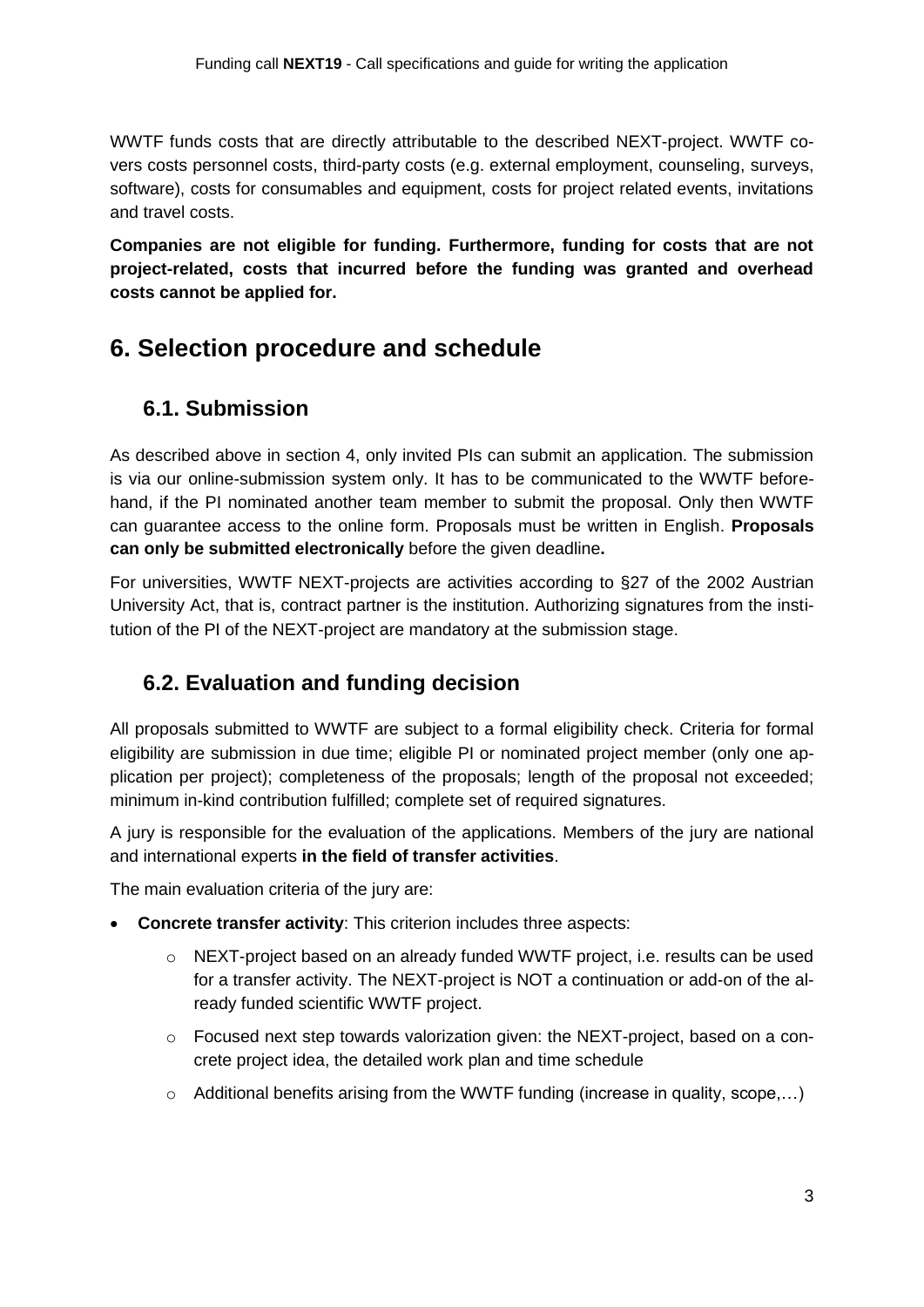- **Resources**: adequacy of the plans in regard to personnel and non-personnel costs. Evidence of minimum amount of in-kind contributions (<35% of funding volume). Fit of the qualification of the team members to the project
- **Target groups**: ability to reach a concrete new target group with the NEXT-project and if possible to foster and increase the spread of exploitable research results. The scientific community is NOT a possible target group in this sense.
- **Feasibility and implementation**: adequacy of the stated goals and traceability of the process to reach them (reality check)
- **Impact and sustainability**: impact of the proposed work on the target group and/or generally on society and economy (commercialization potential, market value,…) and the grade of sustainability

The jury will formulate a funding recommendation during the jury meeting. The WWTF board of directors will make the formal decision about funding based on the recommendation of the jury. The decision will be communicated afterwards to all applicants. There will not be a detailed jury feedback.

### **6.3. Funding contract**

The funding contract will be made right after the applicants are informed about funding. In case of funding, the institution will be the formal contract partner with the PI of the NEXTproject taking full scientific and financial responsibilities.

A separate project account / SAP number for bookkeeping is necessary for each NEXTproject and the direct costs must be reported to WWTF.

The name of the project team, the title and a short description of the NEXT-project will be published on the WWTF website and will be eventually used for PR work.

## **7. Assurance of Confidentiality**

WWTF assures confidentiality of all data for the whole evaluation and funding process. Any information about projects (including project results) will be kept strictly confidential and can only be accessed by the evaluation jury that is bound to WWTF confidentiality rules. Project contents (for example on the WWTF homepage) will only be published in agreement with the Principal Investigator (PI).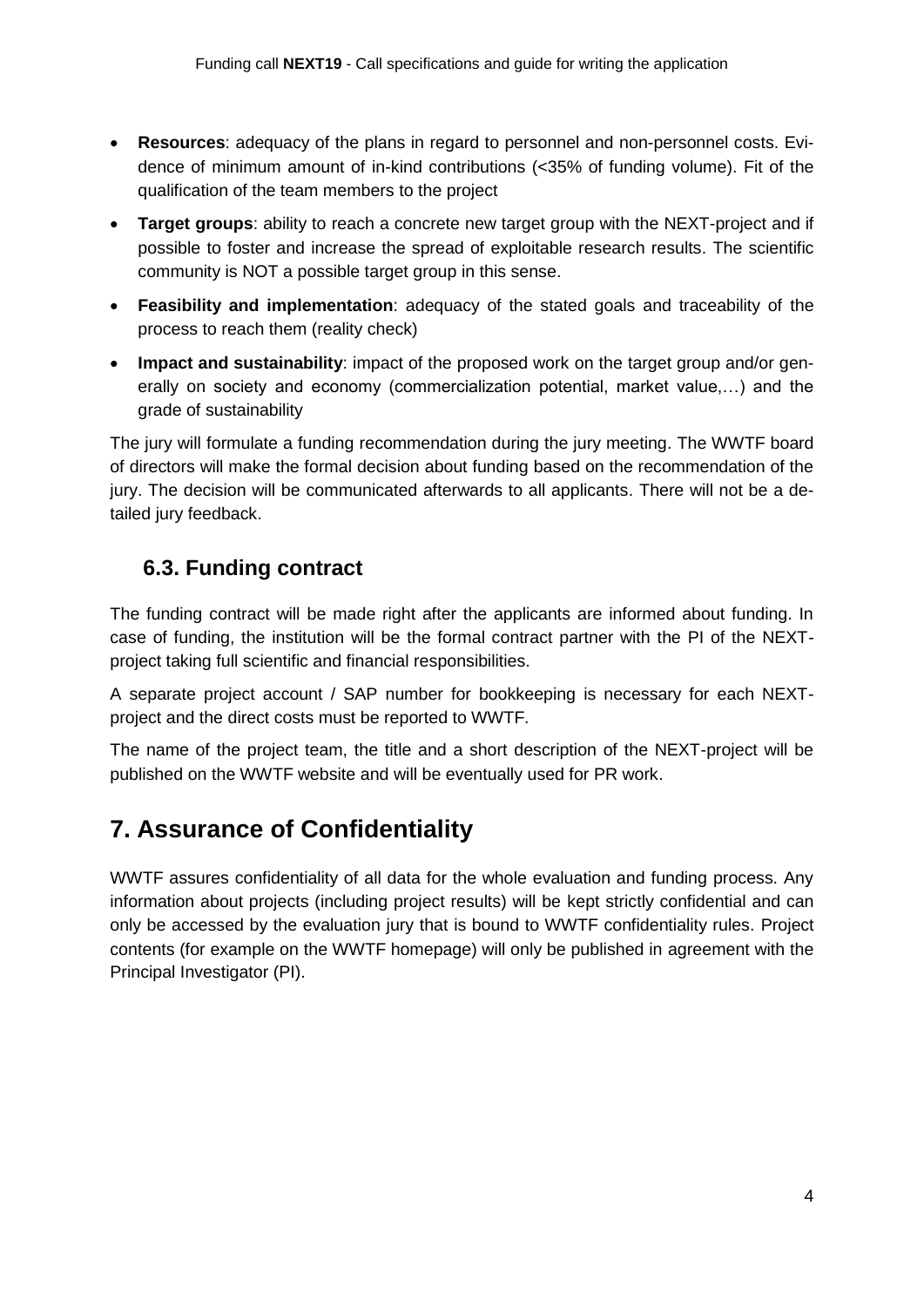## **8. Guide for writing a proposal**

To submit a complete application:

- I. Go to https://funding.wwtf.at
- II. Log in, go to "My Proposals", choose the NEXT 2019 call from the drop-down, and the proposal will be shown.
- III. Write proposal: fill in requested information in online forms and upload requested files. You can access the system multiple times and modify the content at anytime before the deadline.
- IV. Submit proposal: the submit button becomes active only after all requested information has been filled in and uploaded (signalled by a green check mark next to the chapter title); after submission no changes are possible anymore.

Character limits are stated in the online system and include spaces. A proposal consists of the following parts:

### **8.1. Overview**

This section includes basic information of the transfer project (project title, keywords,…). The following information will be inserted automatically:

- the requested funding will be calculated in section 3. Resources
- the project number after submitting the proposal
- the initial WWTF project number as well as initial PI and Co-PI

The project duration can be six months up to one year (12 months).

In this section, details of the institutions involved have to be stated (PI for the NEXT project, partner institutions; in total max. 3). For the PI of the NEXT-project, a CV must be uploaded (max. 2 pages, please use the provided standard template). Publications are restricted to the 10 most relevant to the project. Only PDF-format is accepted (preferably PDF version 1.4 without any encryptions) for the uploads. Additional persons can also be stated in this section.

### **8.2. Work Programme**

### **Abstract** *(1.600 characters)*

*Please give a short outline of your NEXT-project.*

### **Description of the background** *(1.500 characters)*

*Please briefly describe the initial WWTF funded research project. What is the original project about? At what stage is the initial WWTF research project at the moment?*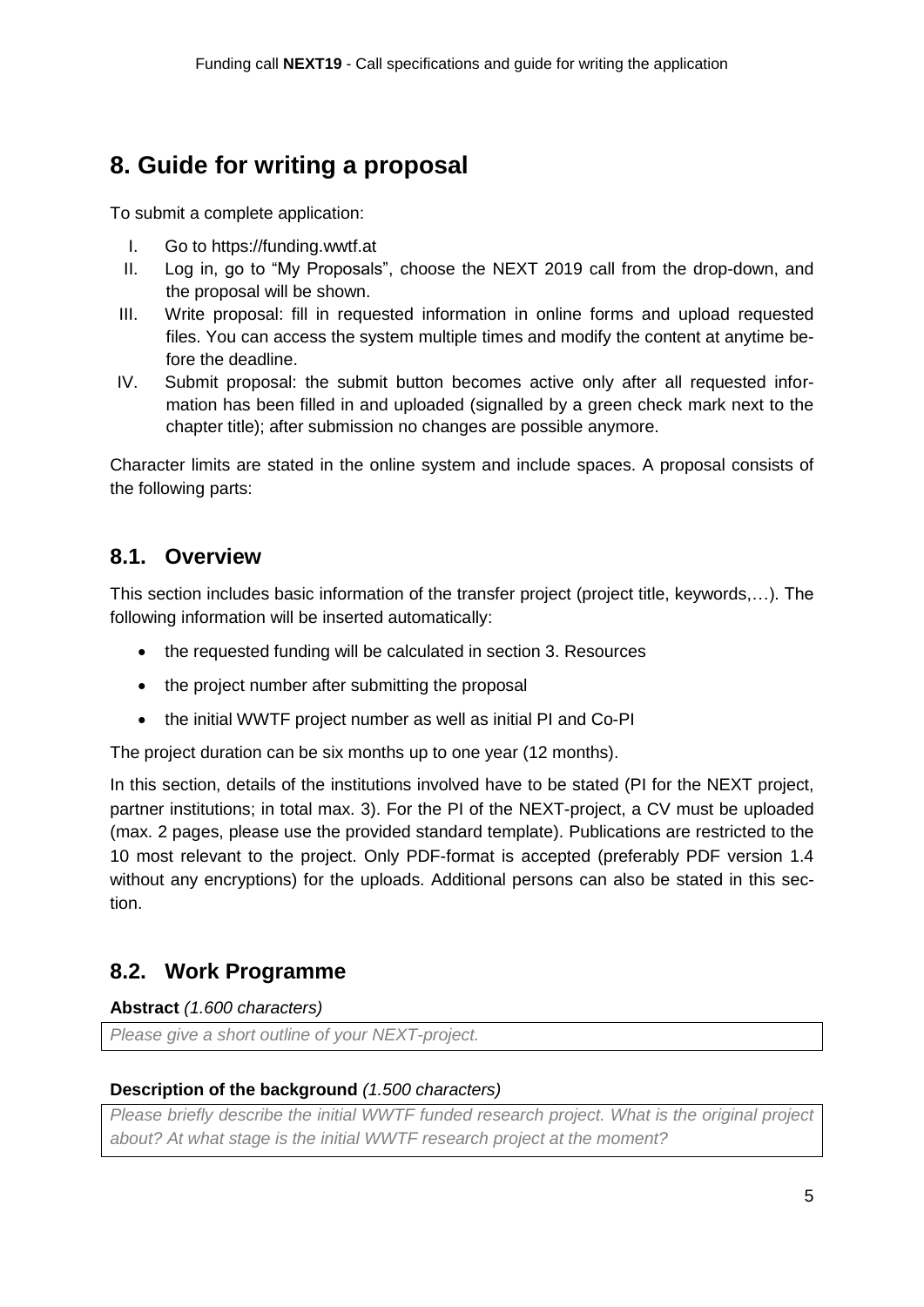#### **Description of the idea** *(1.500 characters)*

*How is the proposed project related to the initial WWTF research project? What results can and will be used? How does this project differ from your original scientific project? How does this transfer project differ from your other transfer activities?*

#### **Outline of the new target group(s) and added value** *(2.500 characters)*

*Which new target group(s) can be reached with the proposed transfer project? Please describe it/them in more detail. If there are more target groups, which are the most important ones, on which the project should concentrate?*

*What is the added value for this/these group(s)? What kind of improvements can be achieved (increase in quality, solve a problem, increase in performance, reduction of costs/work load, reduction of risk, better presentation of results/work, accessibility,…)? Which innovative aspects could be reached by implementing the proposed transfer project?*

*Why is the new target group relevant? How does it differ from the target group of the original WWTF funded project?*

*There is an optional upload for up to 2 Letters of Intent of the target group to express their interest in the project and the outcomes. Only PDF-format is accepted (preferably PDF version 1.4 without any encryptions) for your uploads.*

#### **Outline of the transfer project** *(5.000 characters)*

*Please describe in detail the process to bring your initial research one step further into the applied sphere, using work packages and milestones answering the following questions:*

*How will the transfer take place? What kind of approach(es) is/are used to reach this new audience (free of charge, against payment,…)? In which ways will the communication to the new target group take place? What means/channels are going to be used and why? How will the target group(s) be involved?*

#### **Expected impact of the transfer project** *(2.500 characters)*

*What are the most important aims, expected outcomes and impact of the proposed work? Please give an overview over societal and economic benefits of your proposed transfer project. Is there any commercialization potential, what is the quantitative assessment of market value (if applicable)? Please describe the indicators used to evaluate the expected success of the transfer project.*

#### **Qualifications of the team (including short description of potential partner institutions)** *(2.000 characters)*

*What kind of expertise are needed to realize the proposed transfer project? Are there any experiences in transfer activities in the group (e.g. spin-off, patent,…)?*

*Please describe in more detail the team members involved in the project and their qualifications. If there are further partners involved, please briefly describe them, their institution and*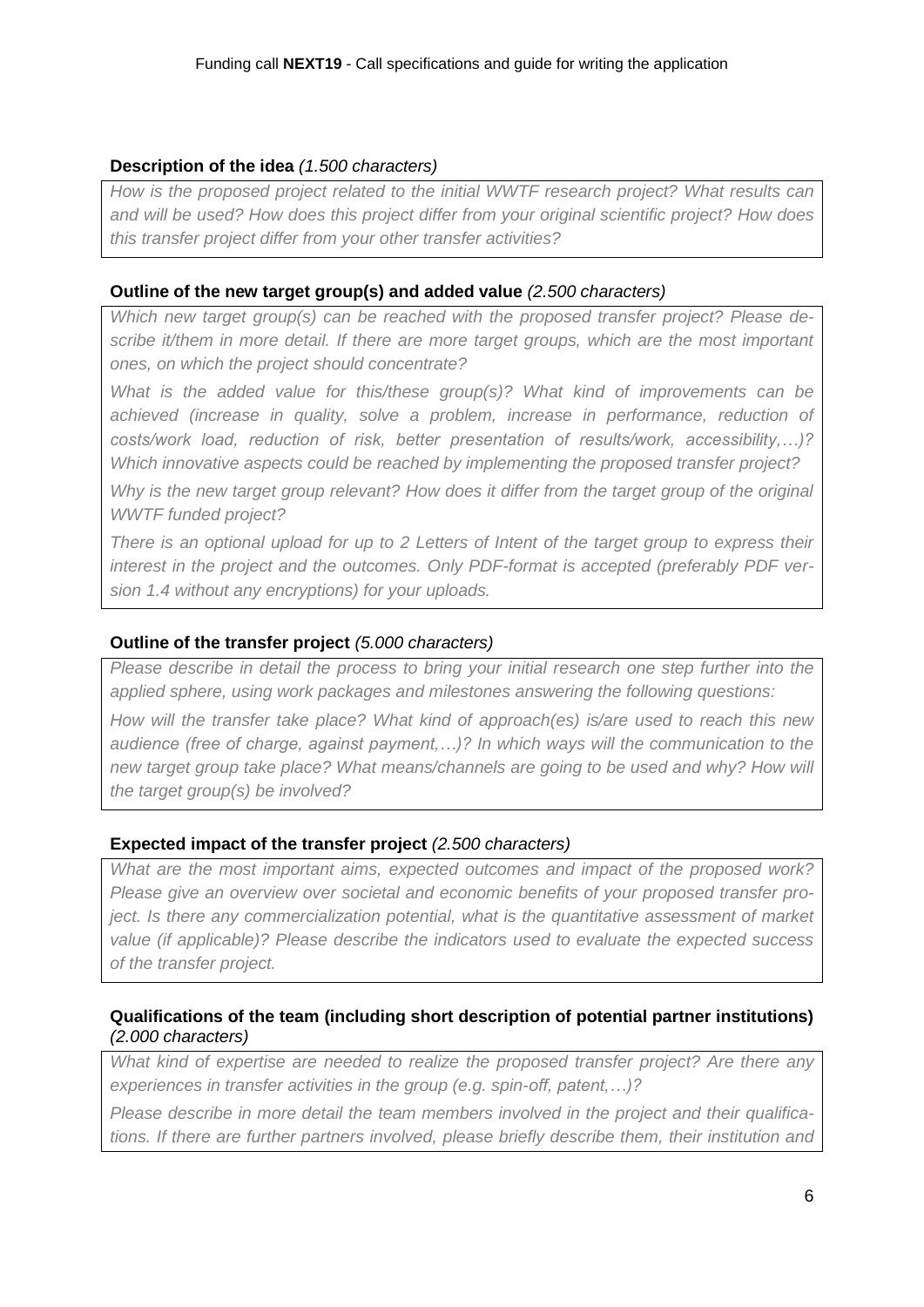*their role in the transfer project. Who else can and will contribute to the transfer project?*

#### **Additional benefits** *(1.500 characters)*

*What is the additional benefit of the WWTF funding? Why would the transfer project not be possible without the WWTF funding? Please explain which other funding programmes may be relevant, if they are used or why they are not used (e.g. funding agencies like FFG, aws,…)? If the transfer project is successful, what will the next steps be?*

### **IPR** *(1.000 characters)*

*Please also consider IPR (intellectual property rights), what does it mean and explain the necessary steps involved. Is there an Intellectual Property Right strategy in place? If not, should one be developed?* 

**Upload of additional material** – Please upload additional material here that cannot be entered in the text boxes for example pictures or charts. The maximum upload is one page. Please do not upload content in regard to text of the work programme here. Only PDF-format is accepted (preferably PDF version 1.4 without any encryptions) for your uploads.

Please also state if an **ethical approval** is necessary.

### **8.3. Resources and Budget**

WWTF funding may be used for all project-related costs; however, the main focus should be on funding personnel. Patent costs **will not be funded** – please check other funding opportunities (e.g. "Patentscheck" of FFG; WTZ/aws). If there are plausible reasons for which these other funding instruments cannot be applied for, an exception can be made. Please explain this in the section "Optional description of the budget".

Please be aware that costs are calculated in k€. The system does not accept decimal places (Eurocent). Use "." as the decimal separator in k€.

Everybody employed in a WWTF-funded project should be employed fairly and with a minimum wage according to the "Kollektivvertrag" (collective agreement) of the Austrian Universities or – for staff employed at non-university institutions – according to the standards of the Austrian Science Fund (FWF, www.fwf.ac.at/de/projects/personalkostensaetze.html). Note: be aware that the wage for "Studentische MitarbeiterIn" (i.e. Diploma student etc.) is calculated by FWF with 20 hours and a "DoktorandIn" (i.e. PhD student) with 30 hours per week. **A maximum total employment is set at 100% ("Brutto-brutto Jahresgehalt").**

Before you can fill in the personnel costs, you have to add a row for every person "add Additional persons". Please note that the "Average yearly time commitment" has to be entered. E.g., if the project duration is 6 months, and the person works part-time, enter 50\*0.5=25%. For 9 months, the calculation is 50\*0.75=37,5%. A minimum of 5% (in-kind contributions) employment and/or time commitment is required.